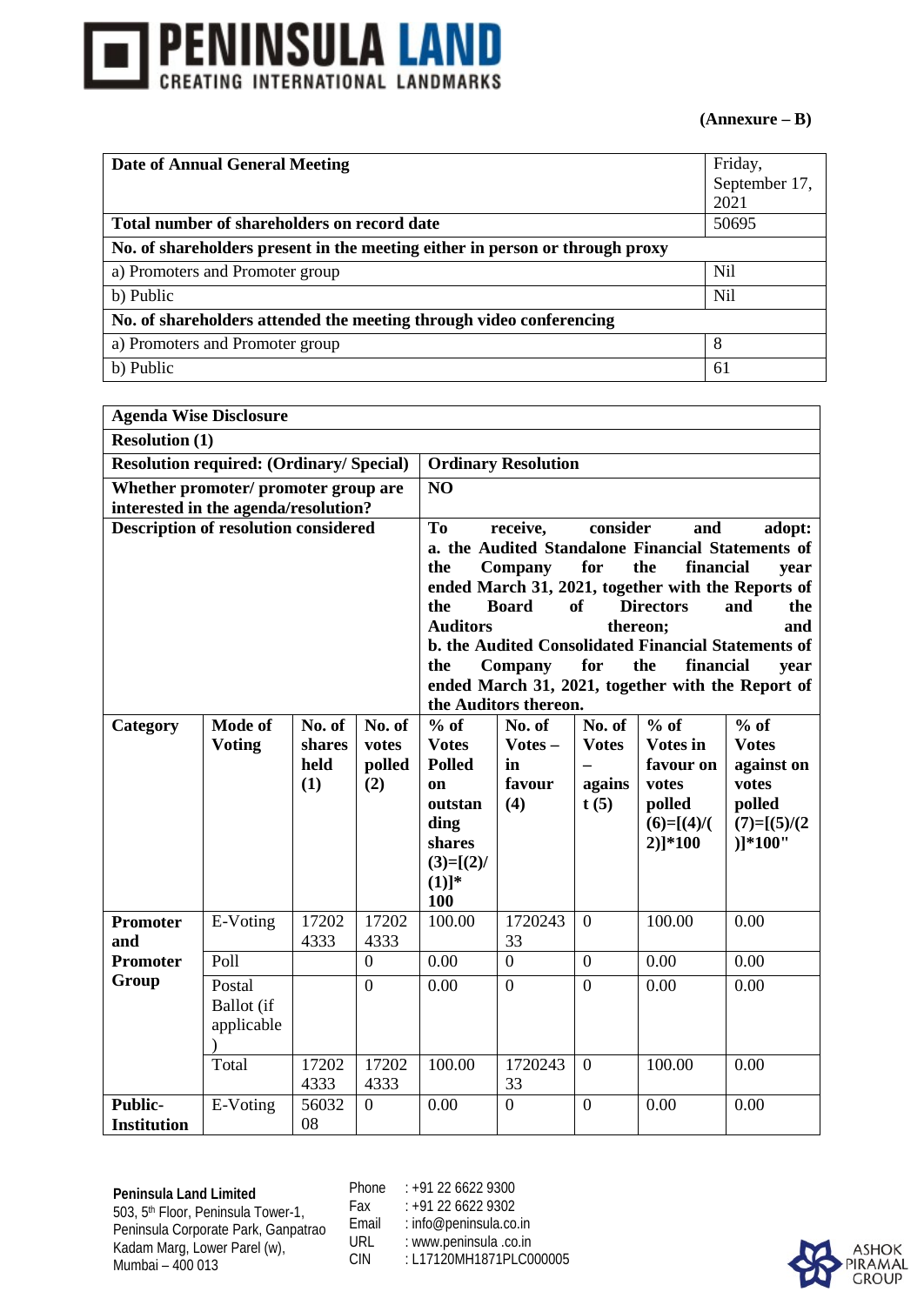## **THENINSULA LAND**

| S                                            | Poll               |       | $\overline{0}$ | 0.00  | $\overline{0}$   | $\overline{0}$ | 0.00   | 0.00 |  |  |  |
|----------------------------------------------|--------------------|-------|----------------|-------|------------------|----------------|--------|------|--|--|--|
|                                              | Postal             |       | $\theta$       | 0.00  | $\overline{0}$   | $\overline{0}$ | 0.00   | 0.00 |  |  |  |
|                                              | Ballot (if         |       |                |       |                  |                |        |      |  |  |  |
|                                              | applicable         |       |                |       |                  |                |        |      |  |  |  |
|                                              |                    |       |                |       |                  |                |        |      |  |  |  |
|                                              | Total              | 56032 | $\overline{0}$ | 0.00  | $\boldsymbol{0}$ | $\overline{0}$ | 0.00   | 0.00 |  |  |  |
|                                              |                    | 08    |                |       |                  |                |        |      |  |  |  |
| <b>Public-</b>                               | E-Voting           | 10157 | 56036          | 5.52  | 5600125          | 3541           | 99.94  | 0.06 |  |  |  |
| <b>Non</b>                                   |                    | 3679  | 66             |       |                  |                |        |      |  |  |  |
| <b>Institution</b>                           | Poll               |       | $\Omega$       | 0.00  | $\theta$         | $\overline{0}$ | 0.00   | 0.00 |  |  |  |
| S                                            | Postal             |       | $\theta$       | 0.00  | $\boldsymbol{0}$ | $\overline{0}$ | 0.00   | 0.00 |  |  |  |
|                                              | Ballot (if         |       |                |       |                  |                |        |      |  |  |  |
|                                              | applicable         |       |                |       |                  |                |        |      |  |  |  |
|                                              |                    |       |                |       |                  |                |        |      |  |  |  |
|                                              | Total              | 10157 | 56036          | 5.52  | 5600125          | 3541           | 99.94  | 0.06 |  |  |  |
|                                              |                    | 3679  | 66             |       |                  |                |        |      |  |  |  |
| <b>Total</b>                                 |                    | 27920 | 17762          | 63.62 | 1776244          | 3541           | 100.00 | 0.00 |  |  |  |
|                                              | 58<br>1220<br>7999 |       |                |       |                  |                |        |      |  |  |  |
| Whether resolution is Pass or Not.<br>Passed |                    |       |                |       |                  |                |        |      |  |  |  |

| <b>Resolution (2)</b> |                                                    |                                             |                                  |                                                                                                 |                                            |                                                         |                                                                                                             |                                                                        |
|-----------------------|----------------------------------------------------|---------------------------------------------|----------------------------------|-------------------------------------------------------------------------------------------------|--------------------------------------------|---------------------------------------------------------|-------------------------------------------------------------------------------------------------------------|------------------------------------------------------------------------|
|                       |                                                    | <b>Resolution required: (Ordinary/</b>      |                                  | <b>Ordinary Resolution</b>                                                                      |                                            |                                                         |                                                                                                             |                                                                        |
| Special)              |                                                    |                                             |                                  |                                                                                                 |                                            |                                                         |                                                                                                             |                                                                        |
|                       | are interested in the                              | Whether promoter/ promoter group            |                                  | NO                                                                                              |                                            |                                                         |                                                                                                             |                                                                        |
|                       | agenda/resolution?                                 |                                             |                                  |                                                                                                 |                                            |                                                         |                                                                                                             |                                                                        |
|                       |                                                    | <b>Description of resolution considered</b> |                                  |                                                                                                 |                                            |                                                         |                                                                                                             | To appoint a Director in place of Mr. Nandan A.                        |
|                       |                                                    |                                             |                                  |                                                                                                 |                                            |                                                         | Piramal, Whole-Time Director (DIN: 00045003) who<br>retires by rotation and is eligible for re-appointment. |                                                                        |
| Categor<br>y          | <b>Mode</b><br><b>of</b><br><b>Voting</b>          | No. of<br>shares<br>held<br>(1)             | No. of<br>votes<br>polled<br>(2) | $%$ of<br><b>Votes</b><br>Polled on<br>outstand<br>ing<br>shares<br>$(3)=[(2)/($<br>$1)]^* 100$ | No. of<br>$Votes -$<br>in<br>favour<br>(4) | No.<br>of<br><b>Vote</b><br>$S -$<br>agai<br>nst<br>(5) | % of Votes<br>in favour<br>on votes<br>polled<br>$(6)=[(4)/(2)]$<br>*100                                    | % of Votes<br>against on<br>votes polled<br>$(7)=[(5)/(2)]$<br>$*100"$ |
| <b>Promot</b>         | $E-$                                               | 172024                                      | 172024                           | 100.00                                                                                          | 172024                                     | $\overline{0}$                                          | 100.00                                                                                                      | 0.00                                                                   |
| er and                | Voting                                             | 333                                         | 333                              |                                                                                                 | 333                                        |                                                         |                                                                                                             |                                                                        |
| <b>Promot</b>         | Poll                                               |                                             | $\overline{0}$                   | 0.00                                                                                            | $\overline{0}$                             | $\overline{0}$                                          | 0.00                                                                                                        | 0.00                                                                   |
| er<br>Group           | Postal<br><b>Ballot</b><br>(if)<br>applica<br>ble) |                                             | $\overline{0}$                   | 0.00                                                                                            | $\theta$                                   | $\theta$                                                | 0.00                                                                                                        | 0.00                                                                   |
|                       | Total                                              | 172024<br>333                               | 172024<br>333                    | 100.00                                                                                          | 172024<br>333                              | $\theta$                                                | 100.00                                                                                                      | 0.00                                                                   |
| <b>Public-</b>        | $E-$                                               | 560320                                      | $\overline{0}$                   | 0.00                                                                                            | $\overline{0}$                             | $\overline{0}$                                          | 0.00                                                                                                        | 0.00                                                                   |
| Instituti             | Voting                                             | 8                                           |                                  |                                                                                                 |                                            |                                                         |                                                                                                             |                                                                        |
| ons                   | Poll                                               |                                             | $\overline{0}$                   | 0.00                                                                                            | $\overline{0}$                             | $\overline{0}$                                          | 0.00                                                                                                        | 0.00                                                                   |

**Peninsula Land Limited** 503, 5th Floor, Peninsula Tower-1, Peninsula Corporate Park, Ganpatrao Kadam Marg, Lower Parel (w), Mumbai – 400 013

Phone : +91 22 6622 9300 Fax : +91 22 6622 9302

Email : info@peninsula.co.in<br>URL : www.peninsula.co.in

URL : www.peninsula .co.in<br>CIN : L17120MH1871PLC0 : L17120MH1871PLC000005

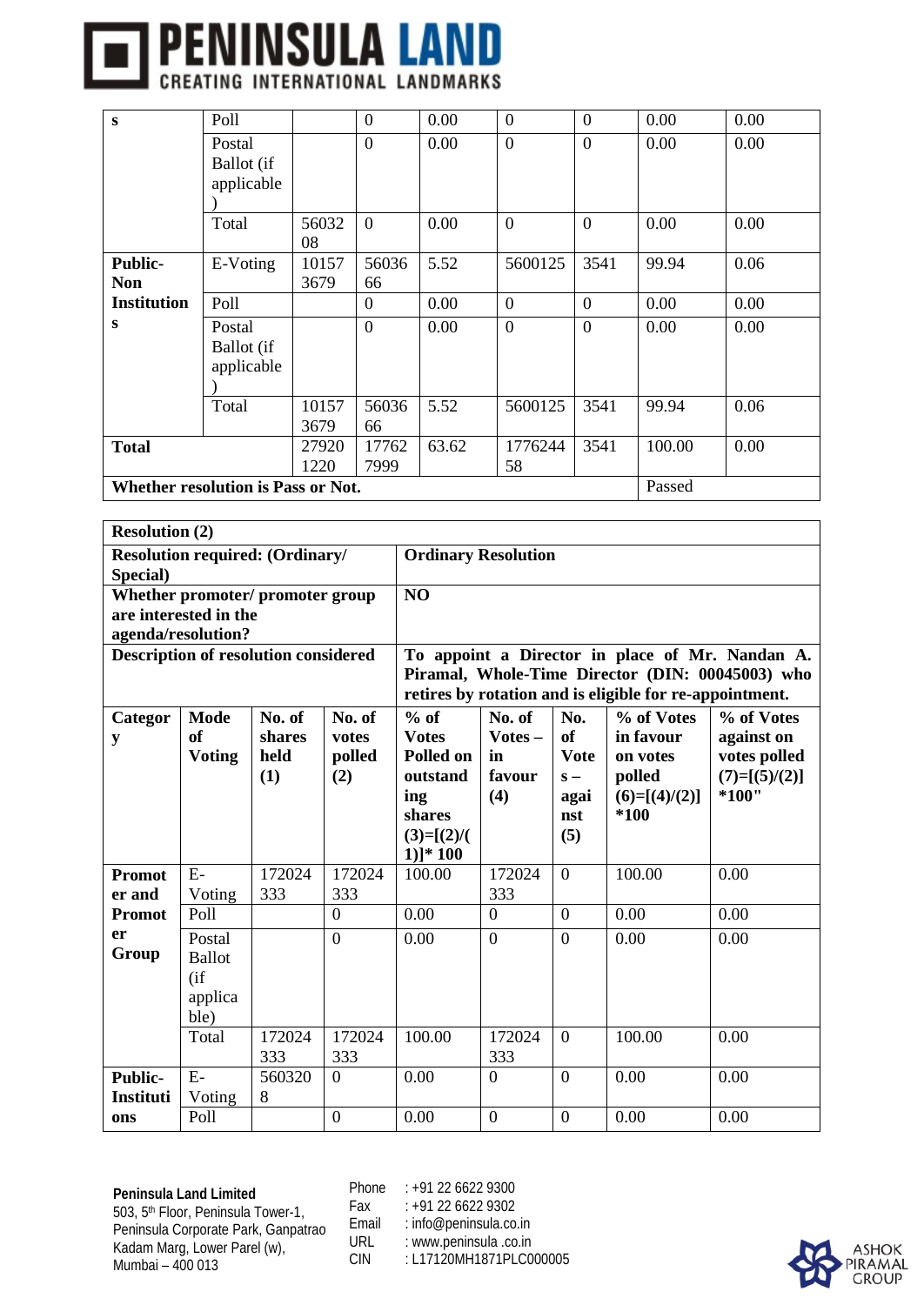

|                  | Postal                             |        | $\boldsymbol{0}$ | 0.00   | $\overline{0}$ | $\boldsymbol{0}$ | 0.00  | 0.00 |  |  |
|------------------|------------------------------------|--------|------------------|--------|----------------|------------------|-------|------|--|--|
|                  | <b>Ballot</b>                      |        |                  |        |                |                  |       |      |  |  |
|                  | (i f)                              |        |                  |        |                |                  |       |      |  |  |
|                  | applica                            |        |                  |        |                |                  |       |      |  |  |
|                  | ble)                               |        |                  |        |                |                  |       |      |  |  |
|                  | Total                              | 560320 | $\overline{0}$   | 0.00   | $\overline{0}$ | $\overline{0}$   | 0.00  | 0.00 |  |  |
|                  |                                    | 8      |                  |        |                |                  |       |      |  |  |
| <b>Public-</b>   | $E-$                               | 101573 | 560357           | 5.52   | 559309         | 1048             | 99.81 | 0.19 |  |  |
| <b>Non</b>       | Voting                             | 679    | 6                |        | 6              | $\theta$         |       |      |  |  |
| <b>Instituti</b> | Poll                               |        | $\boldsymbol{0}$ | 0.00   | $\overline{0}$ | $\overline{0}$   | 0.00  | 0.00 |  |  |
| ons              | Postal                             |        | $\boldsymbol{0}$ | 0.00   | $\mathbf{0}$   | $\boldsymbol{0}$ | 0.00  | 0.00 |  |  |
|                  | <b>Ballot</b>                      |        |                  |        |                |                  |       |      |  |  |
|                  | (i f)                              |        |                  |        |                |                  |       |      |  |  |
|                  | applica                            |        |                  |        |                |                  |       |      |  |  |
|                  | ble)                               |        |                  |        |                |                  |       |      |  |  |
|                  | Total                              | 101573 | 560357           | 5.52   | 559309         | 1048             | 99.81 | 0.19 |  |  |
|                  |                                    | 679    | 6                |        | 6              | $\theta$         |       |      |  |  |
| <b>Total</b>     |                                    | 279201 | 177627           | 63.62  | 177617         | 1048             | 99.99 | 0.01 |  |  |
|                  | 909<br>429<br>220<br>$\Omega$      |        |                  |        |                |                  |       |      |  |  |
|                  | Whether resolution is Pass or Not. |        |                  | Passed |                |                  |       |      |  |  |

| <b>Resolution (3)</b>       |                                                    |                                             |                                  |                                                                                                  |                                            |                                                                    |                                                                          |                                                                        |  |  |
|-----------------------------|----------------------------------------------------|---------------------------------------------|----------------------------------|--------------------------------------------------------------------------------------------------|--------------------------------------------|--------------------------------------------------------------------|--------------------------------------------------------------------------|------------------------------------------------------------------------|--|--|
| Special)                    |                                                    | <b>Resolution required: (Ordinary/</b>      |                                  | <b>Ordinary Resolution</b>                                                                       |                                            |                                                                    |                                                                          |                                                                        |  |  |
|                             | are interested in the<br>agenda/resolution?        | Whether promoter/ promoter group            |                                  | N <sub>O</sub>                                                                                   |                                            |                                                                    |                                                                          |                                                                        |  |  |
|                             |                                                    | <b>Description of resolution considered</b> |                                  | 00195862),<br><b>Director of the Company</b>                                                     |                                            | as                                                                 | Appointment of Mr. Harsh Amit<br>an                                      | (DIN:<br><b>Mehta</b><br>Independent                                   |  |  |
| Categor<br>y                | <b>Mode</b><br>of<br><b>Voting</b>                 | No. of<br>shares<br>held<br>(1)             | No. of<br>votes<br>polled<br>(2) | $%$ of<br><b>Votes</b><br>Polled on<br>outstand<br>ing<br>shares<br>$(3)=[(2)/($<br>$1$ ]* $100$ | No. of<br>$Votes -$<br>in<br>favour<br>(4) | No.<br><sub>of</sub><br><b>Vote</b><br>$S -$<br>agai<br>nst<br>(5) | % of Votes<br>in favour<br>on votes<br>polled<br>$(6)=[(4)/(2)]$<br>*100 | % of Votes<br>against on<br>votes polled<br>$(7)=[(5)/(2)]$<br>$*100"$ |  |  |
| <b>Promot</b><br>er and     | $E-$<br>Voting                                     | 172024<br>333                               | 172024<br>333                    | 100.00                                                                                           | 172024<br>333                              | $\overline{0}$                                                     | 100.00                                                                   | 0.00                                                                   |  |  |
| <b>Promot</b>               | Poll                                               |                                             | $\overline{0}$                   | 0.00                                                                                             | $\overline{0}$                             | $\overline{0}$                                                     | 0.00                                                                     | 0.00                                                                   |  |  |
| er<br>Group                 | Postal<br><b>Ballot</b><br>(if)<br>applica<br>ble) |                                             | $\overline{0}$                   | 0.00                                                                                             | $\overline{0}$                             | $\overline{0}$                                                     | 0.00                                                                     | 0.00                                                                   |  |  |
|                             | Total                                              | 172024<br>333                               | 172024<br>333                    | 100.00                                                                                           | 172024<br>333                              | $\overline{0}$                                                     | 100.00                                                                   | 0.00                                                                   |  |  |
| <b>Public-</b><br>Instituti | $E-$<br>Voting                                     | 560320<br>8                                 | $\overline{0}$                   | 0.00                                                                                             | $\overline{0}$                             | $\overline{0}$                                                     | 0.00                                                                     | 0.00                                                                   |  |  |
| ons                         | Poll                                               |                                             | $\overline{0}$                   | 0.00                                                                                             | $\overline{0}$                             | $\overline{0}$                                                     | 0.00                                                                     | 0.00                                                                   |  |  |

Phone : +91 22 6622 9300

Fax : +91 22 6622 9302

Email : info@peninsula.co.in<br>URL : www.peninsula.co.in

URL : www.peninsula .co.in<br>CIN : L17120MH1871PLC0

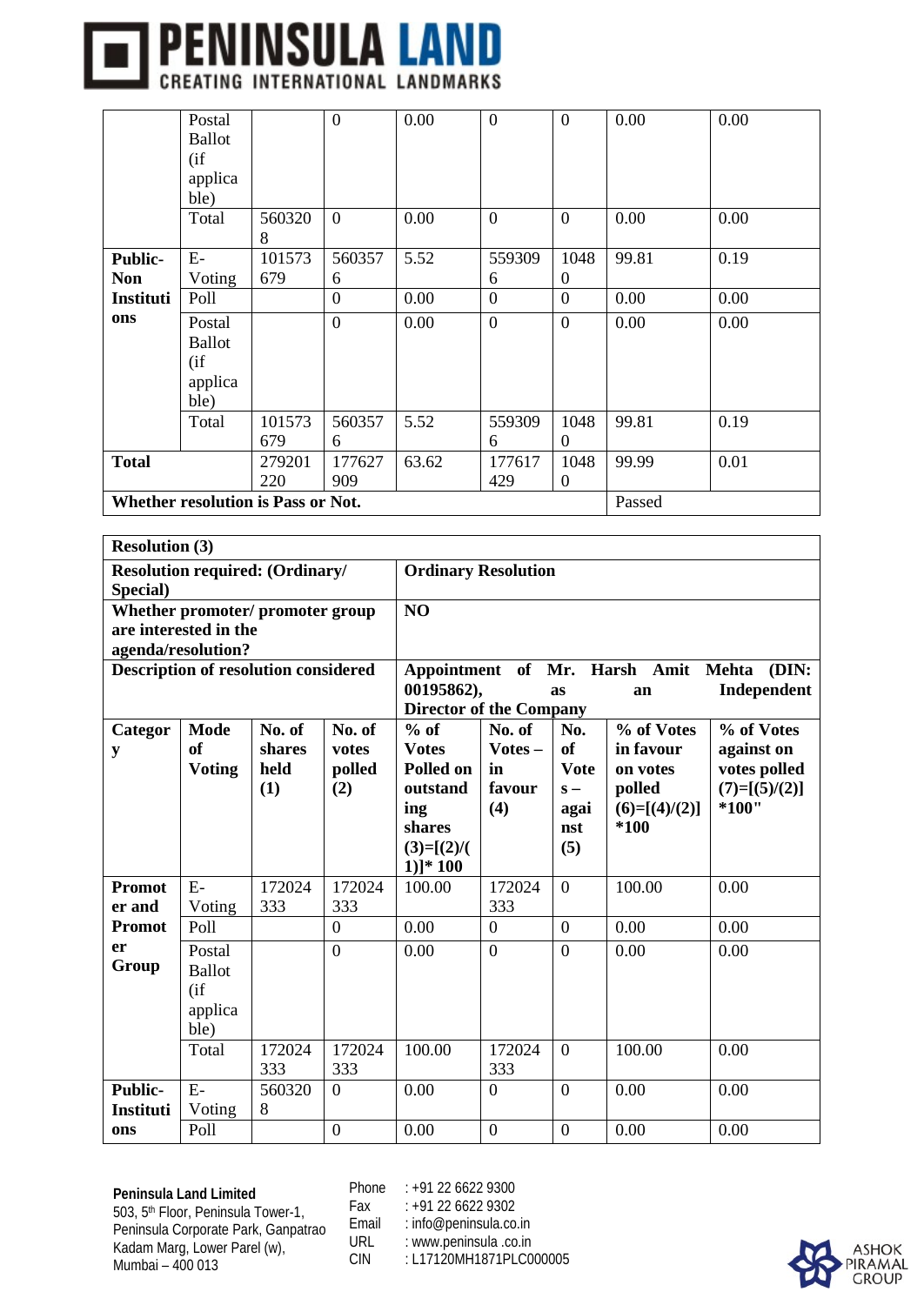

|                  | Postal                        |                                    | $\boldsymbol{0}$ | 0.00   | $\overline{0}$ | $\boldsymbol{0}$ | 0.00  | 0.00 |  |  |
|------------------|-------------------------------|------------------------------------|------------------|--------|----------------|------------------|-------|------|--|--|
|                  | <b>Ballot</b>                 |                                    |                  |        |                |                  |       |      |  |  |
|                  | (i f)                         |                                    |                  |        |                |                  |       |      |  |  |
|                  | applica                       |                                    |                  |        |                |                  |       |      |  |  |
|                  | ble)                          |                                    |                  |        |                |                  |       |      |  |  |
|                  | Total                         | 560320                             | $\overline{0}$   | 0.00   | $\overline{0}$ | $\overline{0}$   | 0.00  | 0.00 |  |  |
|                  |                               | 8                                  |                  |        |                |                  |       |      |  |  |
| <b>Public-</b>   | $E-$                          | 101573                             | 560357           | 5.52   | 559045         | 1312             | 99.77 | 0.23 |  |  |
| <b>Non</b>       | Voting                        | 679                                | 6                |        | 6              | $\theta$         |       |      |  |  |
| <b>Instituti</b> | Poll                          |                                    | $\boldsymbol{0}$ | 0.00   | $\overline{0}$ | $\overline{0}$   | 0.00  | 0.00 |  |  |
| ons              | Postal                        |                                    | $\boldsymbol{0}$ | 0.00   | $\mathbf{0}$   | $\boldsymbol{0}$ | 0.00  | 0.00 |  |  |
|                  | <b>Ballot</b>                 |                                    |                  |        |                |                  |       |      |  |  |
|                  | (i f)                         |                                    |                  |        |                |                  |       |      |  |  |
|                  | applica                       |                                    |                  |        |                |                  |       |      |  |  |
|                  | ble)                          |                                    |                  |        |                |                  |       |      |  |  |
|                  | Total                         | 101573                             | 560357           | 5.52   | 559045         | 1312             | 99.77 | 0.23 |  |  |
|                  |                               | 679                                | 6                |        | 6              | $\overline{0}$   |       |      |  |  |
| <b>Total</b>     |                               | 279201                             | 177627           | 63.62  | 177614         | 1312             | 99.99 | 0.01 |  |  |
|                  | 909<br>789<br>220<br>$\theta$ |                                    |                  |        |                |                  |       |      |  |  |
|                  |                               | Whether resolution is Pass or Not. |                  | Passed |                |                  |       |      |  |  |

| <b>Resolution (4)</b>              |                                                                                                             |                                             |                                  |                                                                                               |                                            |                                                                |                                                                          |                                                                      |  |  |  |
|------------------------------------|-------------------------------------------------------------------------------------------------------------|---------------------------------------------|----------------------------------|-----------------------------------------------------------------------------------------------|--------------------------------------------|----------------------------------------------------------------|--------------------------------------------------------------------------|----------------------------------------------------------------------|--|--|--|
| Special)                           |                                                                                                             | <b>Resolution required: (Ordinary/</b>      |                                  | <b>Special Resolution</b>                                                                     |                                            |                                                                |                                                                          |                                                                      |  |  |  |
|                                    | are interested in the<br>agenda/resolution?                                                                 | Whether promoter/ promoter group            |                                  | NO                                                                                            |                                            |                                                                |                                                                          |                                                                      |  |  |  |
|                                    |                                                                                                             | <b>Description of resolution considered</b> |                                  | <b>Issue</b><br><b>Placement Basis</b>                                                        |                                            |                                                                | of Non-Convertible Debentures                                            | on Private                                                           |  |  |  |
| Categor<br>y                       | <b>Mode</b><br><b>of</b><br><b>Voting</b>                                                                   | No. of<br>shares<br>held<br>(1)             | No. of<br>votes<br>polled<br>(2) | $%$ of<br><b>Votes</b><br>Polled on<br>outstand<br>ing<br>shares<br>$(3)=[(2)/($<br>$1)]*100$ | No. of<br>$Votes -$<br>in<br>favour<br>(4) | No.<br><b>of</b><br><b>Vote</b><br>$S -$<br>agai<br>nst<br>(5) | % of Votes<br>in favour<br>on votes<br>polled<br>$(6)=[(4)/(2)]$<br>*100 | % of Votes<br>against on<br>votes polled<br>$(7)=[(5)/(2)]$<br>*100" |  |  |  |
| <b>Promot</b><br>er and            | $E-$<br>Voting                                                                                              | 172024<br>333                               | 172024<br>333                    | 100.00                                                                                        | 172024<br>333                              | $\overline{0}$                                                 | 100.00                                                                   | 0.00                                                                 |  |  |  |
| <b>Promot</b>                      | Poll                                                                                                        |                                             | $\overline{0}$                   | 0.00                                                                                          | $\overline{0}$                             | $\overline{0}$                                                 | 0.00                                                                     | 0.00                                                                 |  |  |  |
| er<br>Group                        | Postal<br><b>Ballot</b><br>(if)<br>applica<br>ble)                                                          |                                             | $\mathbf{0}$                     | 0.00                                                                                          | $\overline{0}$                             | $\overline{0}$                                                 | 0.00                                                                     | 0.00                                                                 |  |  |  |
|                                    | Total                                                                                                       | 172024<br>333                               | 172024<br>333                    | 100.00                                                                                        | 172024<br>333                              | $\overline{0}$                                                 | 100.00                                                                   | 0.00                                                                 |  |  |  |
| <b>Public-</b><br><b>Instituti</b> | $E-$<br>$\overline{0}$<br>560320<br>$\overline{0}$<br>0.00<br>$\overline{0}$<br>0.00<br>0.00<br>Voting<br>8 |                                             |                                  |                                                                                               |                                            |                                                                |                                                                          |                                                                      |  |  |  |
| ons                                | Poll                                                                                                        |                                             | $\overline{0}$                   | 0.00                                                                                          | $\overline{0}$                             | $\overline{0}$                                                 | 0.00                                                                     | 0.00                                                                 |  |  |  |
|                                    | Postal                                                                                                      |                                             | $\overline{0}$                   | 0.00                                                                                          | $\overline{0}$                             | $\overline{0}$                                                 | 0.00                                                                     | 0.00                                                                 |  |  |  |

Phone : +91 22 6622 9300 Fax : +91 22 6622 9302

Email : info@peninsula.co.in<br>URL : www.peninsula.co.in

URL : www.peninsula .co.in<br>CIN : L17120MH1871PLC0 : L17120MH1871PLC000005

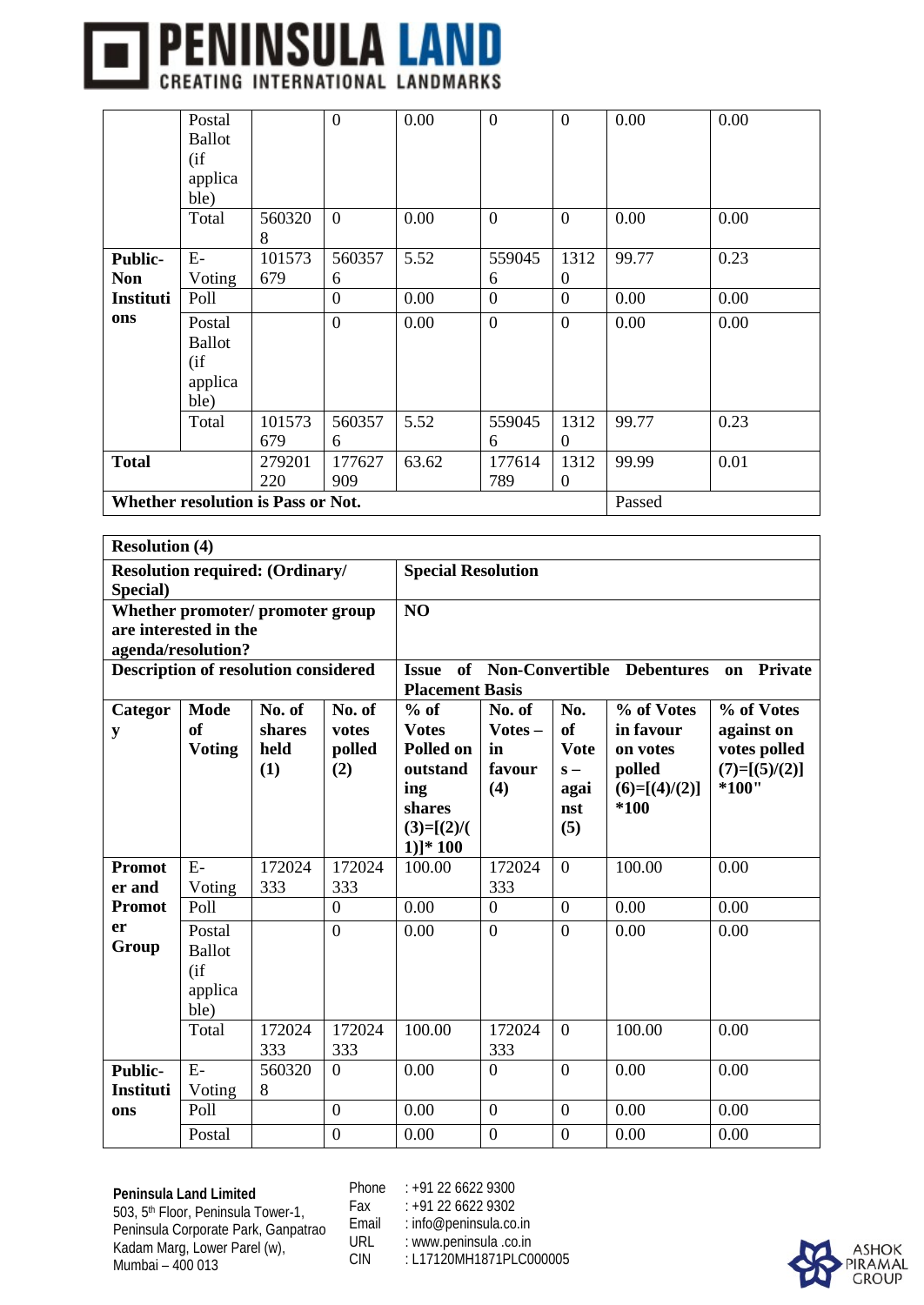

|                  | <b>Ballot</b>                                |        |                  |       |                |                |        |      |  |  |  |
|------------------|----------------------------------------------|--------|------------------|-------|----------------|----------------|--------|------|--|--|--|
|                  | (i f)                                        |        |                  |       |                |                |        |      |  |  |  |
|                  | applica                                      |        |                  |       |                |                |        |      |  |  |  |
|                  | ble)                                         |        |                  |       |                |                |        |      |  |  |  |
|                  | Total                                        | 560320 | $\overline{0}$   | 0.00  | $\overline{0}$ | $\mathbf{0}$   | 0.00   | 0.00 |  |  |  |
|                  |                                              | 8      |                  |       |                |                |        |      |  |  |  |
| <b>Public-</b>   | $E-$                                         | 101573 | 560358           | 5.52  | 559830         | 5279           | 99.91  | 0.09 |  |  |  |
| <b>Non</b>       | Voting                                       | 679    | 6                |       | 7              |                |        |      |  |  |  |
| <b>Instituti</b> | Poll                                         |        | $\boldsymbol{0}$ | 0.00  | $\overline{0}$ | $\overline{0}$ | 0.00   | 0.00 |  |  |  |
| ons              | Postal                                       |        | $\overline{0}$   | 0.00  | $\mathbf{0}$   | $\mathbf{0}$   | 0.00   | 0.00 |  |  |  |
|                  | <b>Ballot</b>                                |        |                  |       |                |                |        |      |  |  |  |
|                  | (i f)                                        |        |                  |       |                |                |        |      |  |  |  |
|                  | applica                                      |        |                  |       |                |                |        |      |  |  |  |
|                  | ble)                                         |        |                  |       |                |                |        |      |  |  |  |
|                  | Total                                        | 101573 | 560358           | 5.52  | 559830         | 5279           | 99.91  | 0.09 |  |  |  |
|                  |                                              | 679    | 6                |       | 7              |                |        |      |  |  |  |
| <b>Total</b>     |                                              | 279201 | 177627           | 63.62 | 177622         | 5279           | 100.00 | 0.00 |  |  |  |
|                  |                                              | 220    | 919              |       | 640            |                |        |      |  |  |  |
|                  | Whether resolution is Pass or Not.<br>Passed |        |                  |       |                |                |        |      |  |  |  |

|                | <b>Resolution (5)</b> |                                             |                |                                                            |                  |                |            |                                                   |  |  |  |  |
|----------------|-----------------------|---------------------------------------------|----------------|------------------------------------------------------------|------------------|----------------|------------|---------------------------------------------------|--|--|--|--|
|                |                       | <b>Resolution required: (Ordinary/</b>      |                | <b>Special Resolution</b>                                  |                  |                |            |                                                   |  |  |  |  |
| Special)       |                       |                                             |                |                                                            |                  |                |            |                                                   |  |  |  |  |
|                |                       | Whether promoter/ promoter group            |                | Yes                                                        |                  |                |            |                                                   |  |  |  |  |
|                | are interested in the |                                             |                |                                                            |                  |                |            |                                                   |  |  |  |  |
|                | agenda/resolution?    | <b>Description of resolution considered</b> |                |                                                            |                  |                |            | To consider and approve the re-appointment of Mr. |  |  |  |  |
|                |                       |                                             |                |                                                            |                  |                |            | Nandan A. Piramal (DIN: 00045003), as Whole-Time  |  |  |  |  |
|                |                       |                                             |                | Director for a term of five years                          |                  |                |            |                                                   |  |  |  |  |
| Categor        | Mode                  | No. of                                      | No. of         | $%$ of                                                     | No. of           | No.            | % of Votes | % of Votes                                        |  |  |  |  |
| y              | of                    | shares                                      | votes          | $Votes -$<br>of<br><b>Votes</b><br>in favour<br>against on |                  |                |            |                                                   |  |  |  |  |
|                | <b>Voting</b>         | held                                        | polled         | Polled on<br><b>Vote</b><br>votes polled<br>in<br>on votes |                  |                |            |                                                   |  |  |  |  |
|                |                       | (1)                                         | (2)            | outstand                                                   | favour<br>(4)    | $S -$          | polled     | $(7)=[(5)/(2)]$<br>*100"                          |  |  |  |  |
|                |                       |                                             |                | $(6)=[(4)/(2)]$<br>ing<br>agai<br>*100<br>shares<br>nst    |                  |                |            |                                                   |  |  |  |  |
|                |                       |                                             |                | (5)<br>$(3)=[(2)/($                                        |                  |                |            |                                                   |  |  |  |  |
|                |                       |                                             |                | $1$ ]* $100$                                               |                  |                |            |                                                   |  |  |  |  |
| <b>Promot</b>  | $E-$                  | 172024                                      | 172024         | 100.00                                                     | 172024           | $\overline{0}$ | 100.00     | 0.00                                              |  |  |  |  |
| er and         | Voting                | 333                                         | 333            |                                                            | 333              |                |            |                                                   |  |  |  |  |
| <b>Promot</b>  | Poll                  |                                             | $\overline{0}$ | 0.00                                                       | $\overline{0}$   | $\overline{0}$ | 0.00       | 0.00                                              |  |  |  |  |
| er<br>Group    | Postal                |                                             | $\overline{0}$ | 0.00                                                       | $\theta$         | $\theta$       | 0.00       | 0.00                                              |  |  |  |  |
|                | <b>Ballot</b>         |                                             |                |                                                            |                  |                |            |                                                   |  |  |  |  |
|                | (i f)<br>applica      |                                             |                |                                                            |                  |                |            |                                                   |  |  |  |  |
|                | ble)                  |                                             |                |                                                            |                  |                |            |                                                   |  |  |  |  |
|                | Total                 | 172024                                      | 172024         | 100.00                                                     | 172024           | $\overline{0}$ | 100.00     | 0.00                                              |  |  |  |  |
|                |                       | 333                                         | 333            |                                                            | 333              |                |            |                                                   |  |  |  |  |
| <b>Public-</b> | $E-$                  | 560320                                      | $\overline{0}$ | 0.00                                                       | $\theta$         | $\overline{0}$ | 0.00       | 0.00                                              |  |  |  |  |
| Instituti      | Voting                | 8                                           |                |                                                            |                  |                |            |                                                   |  |  |  |  |
| ons            | Poll                  |                                             | $\mathbf{0}$   | 0.00                                                       | $\boldsymbol{0}$ | $\overline{0}$ | 0.00       | 0.00                                              |  |  |  |  |
|                | Postal                |                                             | $\overline{0}$ | 0.00                                                       | $\overline{0}$   | $\overline{0}$ | 0.00       | 0.00                                              |  |  |  |  |

Phone : +91 22 6622 9300 Fax : +91 22 6622 9302

Email : info@peninsula.co.in<br>URL : www.peninsula.co.in URL : www.peninsula .co.in<br>CIN : L17120MH1871PLC0

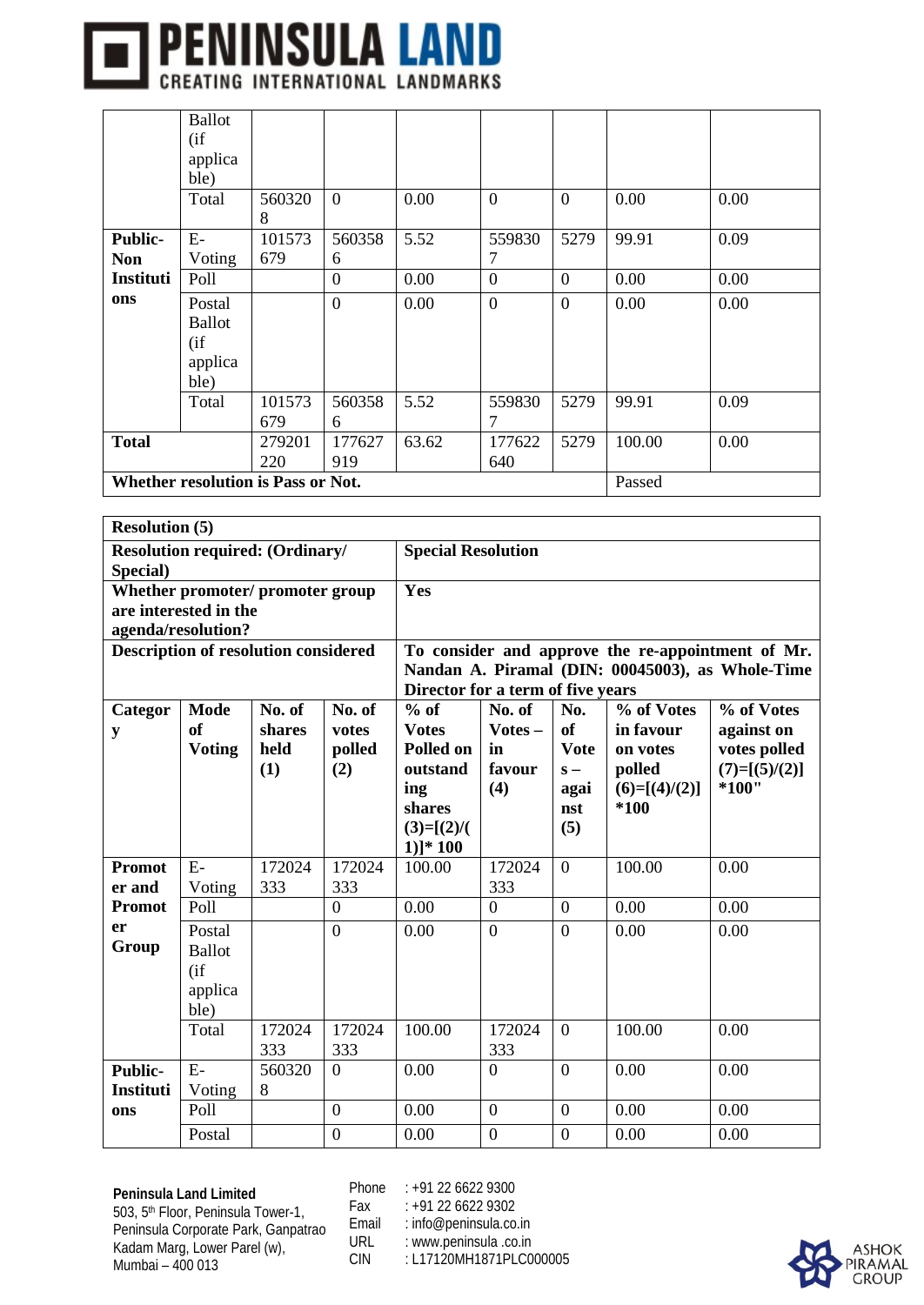

|                  | <b>Ballot</b>                                |        |                  |       |                |                  |       |      |  |  |  |
|------------------|----------------------------------------------|--------|------------------|-------|----------------|------------------|-------|------|--|--|--|
|                  | (i f)                                        |        |                  |       |                |                  |       |      |  |  |  |
|                  | applica                                      |        |                  |       |                |                  |       |      |  |  |  |
|                  | ble)                                         |        |                  |       |                |                  |       |      |  |  |  |
|                  | Total                                        | 560320 | $\overline{0}$   | 0.00  | $\mathbf{0}$   | $\overline{0}$   | 0.00  | 0.00 |  |  |  |
|                  |                                              | 8      |                  |       |                |                  |       |      |  |  |  |
| <b>Public-</b>   | $E-$                                         | 101573 | 560327           | 5.52  | 557646         | 2681             | 99.52 | 0.48 |  |  |  |
| <b>Non</b>       | Voting                                       | 679    | 6                |       | $\overline{2}$ | $\overline{4}$   |       |      |  |  |  |
| <b>Instituti</b> | Poll                                         |        | $\mathbf{0}$     | 0.00  | $\theta$       | $\boldsymbol{0}$ | 0.00  | 0.00 |  |  |  |
| ons              | Postal                                       |        | $\boldsymbol{0}$ | 0.00  | $\mathbf{0}$   | $\boldsymbol{0}$ | 0.00  | 0.00 |  |  |  |
|                  | <b>Ballot</b>                                |        |                  |       |                |                  |       |      |  |  |  |
|                  | (i f)                                        |        |                  |       |                |                  |       |      |  |  |  |
|                  | applica                                      |        |                  |       |                |                  |       |      |  |  |  |
|                  | ble)                                         |        |                  |       |                |                  |       |      |  |  |  |
|                  | Total                                        | 101573 | 560327           | 5.52  | 557646         | 2681             | 99.52 | 0.48 |  |  |  |
|                  |                                              | 679    | 6                |       | $\overline{2}$ | 4                |       |      |  |  |  |
| <b>Total</b>     |                                              | 279201 | 177627           | 63.62 | 177600         | 2681             | 99.98 | 0.02 |  |  |  |
|                  |                                              | 220    | 609              |       | 795            | 4                |       |      |  |  |  |
|                  | Whether resolution is Pass or Not.<br>Passed |        |                  |       |                |                  |       |      |  |  |  |

|                  | <b>Resolution (6)</b> |                                             |                |                                                                             |                  |                  |                 |                                               |  |  |  |  |
|------------------|-----------------------|---------------------------------------------|----------------|-----------------------------------------------------------------------------|------------------|------------------|-----------------|-----------------------------------------------|--|--|--|--|
|                  |                       | <b>Resolution required: (Ordinary/</b>      |                | <b>Special Resolution</b>                                                   |                  |                  |                 |                                               |  |  |  |  |
| Special)         |                       |                                             |                |                                                                             |                  |                  |                 |                                               |  |  |  |  |
|                  |                       | Whether promoter/ promoter group            |                | Yes                                                                         |                  |                  |                 |                                               |  |  |  |  |
|                  | are interested in the |                                             |                |                                                                             |                  |                  |                 |                                               |  |  |  |  |
|                  | agenda/resolution?    | <b>Description of resolution considered</b> |                |                                                                             |                  |                  |                 | Re-appointment of Mr. Rajeev A. Piramal (DIN: |  |  |  |  |
|                  |                       |                                             |                | 00044983),                                                                  | as               |                  | <b>Managing</b> | <b>Director</b>                               |  |  |  |  |
|                  |                       |                                             |                | of the Company.                                                             |                  |                  |                 |                                               |  |  |  |  |
| Categor          | <b>Mode</b>           | No. of                                      | No. of         | $%$ of                                                                      | No. of           | No.              | % of Votes      | % of Votes                                    |  |  |  |  |
| y                | of                    | shares                                      | votes          | $Votes -$<br><sub>of</sub><br>in favour<br><b>Votes</b><br>against on       |                  |                  |                 |                                               |  |  |  |  |
|                  | <b>Voting</b>         | held                                        | polled         | Polled on                                                                   | in               | <b>Vote</b>      | on votes        | votes polled                                  |  |  |  |  |
|                  |                       | (1)                                         | (2)            | favour<br>polled<br>$(7)=[(5)/(2)]$<br>outstand<br>$S -$                    |                  |                  |                 |                                               |  |  |  |  |
|                  |                       |                                             |                | $*100"$<br>(4)<br>$(6)=[(4)/(2)]$<br>ing<br>agai<br>$*100$<br>shares<br>nst |                  |                  |                 |                                               |  |  |  |  |
|                  |                       |                                             |                | (5)<br>$(3)=[(2)/($                                                         |                  |                  |                 |                                               |  |  |  |  |
|                  |                       |                                             |                | $1$ ]* $100$                                                                |                  |                  |                 |                                               |  |  |  |  |
| <b>Promot</b>    | $E-$                  | 172024                                      | 172024         | 100.00                                                                      | 172024           | $\boldsymbol{0}$ | 100.00          | 0.00                                          |  |  |  |  |
| er and           | Voting                | 333                                         | 333            |                                                                             | 333              |                  |                 |                                               |  |  |  |  |
| <b>Promot</b>    | Poll                  |                                             | $\overline{0}$ | 0.00                                                                        | $\overline{0}$   | $\mathbf{0}$     | 0.00            | 0.00                                          |  |  |  |  |
| er               | Postal                |                                             | $\overline{0}$ | 0.00                                                                        | $\theta$         | $\overline{0}$   | 0.00            | 0.00                                          |  |  |  |  |
| Group            | <b>Ballot</b>         |                                             |                |                                                                             |                  |                  |                 |                                               |  |  |  |  |
|                  | (i f)                 |                                             |                |                                                                             |                  |                  |                 |                                               |  |  |  |  |
|                  | applica<br>ble)       |                                             |                |                                                                             |                  |                  |                 |                                               |  |  |  |  |
|                  | Total                 | 172024                                      | 172024         | 100.00                                                                      | 172024           | $\overline{0}$   | 100.00          | 0.00                                          |  |  |  |  |
|                  |                       | 333                                         | 333            |                                                                             | 333              |                  |                 |                                               |  |  |  |  |
| <b>Public-</b>   | $E-$                  | 560320                                      | $\overline{0}$ | 0.00                                                                        | $\Omega$         | $\overline{0}$   | 0.00            | 0.00                                          |  |  |  |  |
| <b>Instituti</b> | Voting                | 8                                           |                |                                                                             |                  |                  |                 |                                               |  |  |  |  |
| ons              | Poll                  |                                             | $\mathbf{0}$   | 0.00                                                                        | $\boldsymbol{0}$ | $\mathbf{0}$     | 0.00            | 0.00                                          |  |  |  |  |
|                  | Postal                |                                             | $\overline{0}$ | 0.00                                                                        | $\overline{0}$   | $\overline{0}$   | 0.00            | 0.00                                          |  |  |  |  |

Phone : +91 22 6622 9300 Fax : +91 22 6622 9302

Email : info@peninsula.co.in<br>URL : www.peninsula.co.in URL : www.peninsula .co.in<br>CIN : L17120MH1871PLC0